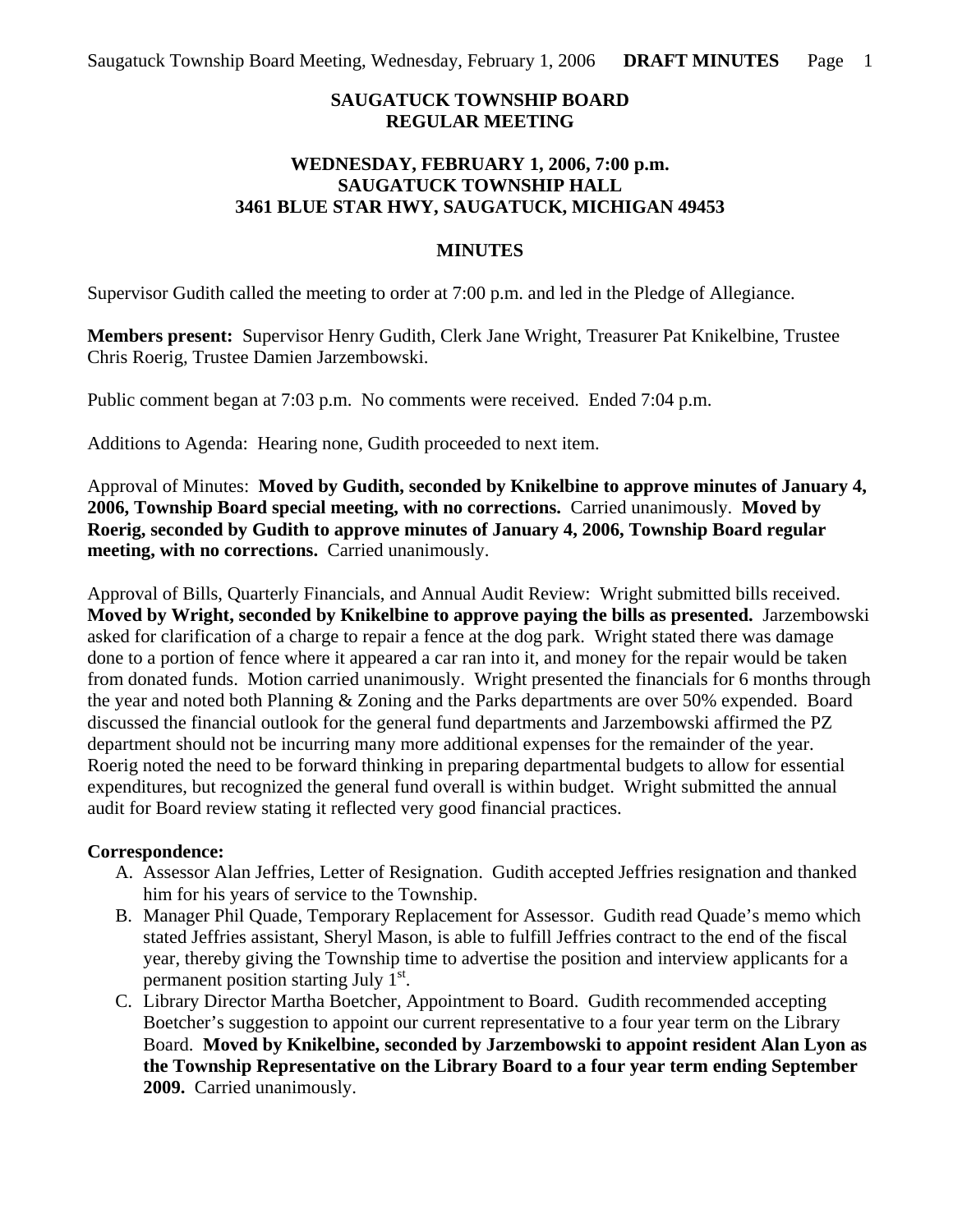Saugatuck Township Board Meeting, Wednesday, February 1, 2006 **DRAFT MINUTES** Page 2

D. John Sanford, School Board Resolution of Support. Sanford was present and updated the Board on the upcoming bond proposal that will be voted on February  $28<sup>th</sup>$ . Board agreed it would not be appropriate to adopt a formal resolution of support for the millage proposal.

#### **Unfinished Business:**

A. Specialty Vehicle Promotions, New "Used Vehicle Dealer" License. Gudith informed the Board that the State required municipal approval by February  $1<sup>st</sup>$  and he was confident the applicant would not stock vehicles on the property. Therefore, he gave approval for the license on January  $27<sup>th</sup>$ . Board verified the license is renewable annually, and agreed to the action.

### **New Business:**

- A. Jet Construction Litigation. Gudith explained the need to meet with the township attorney to review options available in regard to the recently filed lawsuit by Jet Construction. **Moved by Gudith, seconded by Wright to enter into closed session to consult with the township attorney concerning pending litigation.** Roll call vote, Jarzembowski-yes, Roerig-yes, Wrightyes, Gudith-yes, Knikelbine-yes. Motion to enter into closed session passed at 7:30 p.m. Board re-convened open session at 7:41. **Motion by Wright, seconded by Roerig to authorize Attorney Ron Bultje to enter into a consent judgment based on the settlement items discussed in closed session.** Carried unanimously.
- B. Budget Amendment for Planning & Zoning Department. Wright presented a motion recommended by Manager Phil Quade that would increase the expenditure budget for the planning and zoning department. **Moved by Wright, seconded by Jarzembowski to amend the budget for planning and zoning as presented.** Knikelbine stated this amendment should not become practice, Wright agreed and asked for assurance the department would stay within their annual budget. Board discussion ensued with Jarzembowski stating he will deliver the message. Roerig requested a 5 year history of the department to be used for planning the new fiscal year budget. Motion carried unanimously.
- C. Proposal to Adopt a Consent Agenda: Wright brought forth the idea of utilizing a consent agenda during meetings to expedite the bill and minute approval process. Knikelbine suggested trying the practice on a trial basis. **Moved by Knikelbine, seconded by Gudith to add a consent agenda within the regular agenda for a 3 month trial and if successful adopt it on a permanent basis.** Carried unanimously.

# **Committee Reports:**

- A. Planning Commission. Jarzembowski updated Board on projects recently approved, and presented the PC's desire to require an independent third party inspection for underground fuel storage tanks.
- B. Road Commission. Roerig attended a County Road Commission meeting and they consented to the resurfacing of Old Allegan Road from Blue Star Hwy to  $133<sup>rd</sup>$  Ave. as part of a 2 year project to resurface all the way to Old Allegan Bridge. He stated there will be some construction and will cost the road fund \$80,000 out of the \$600,000 project, and will include 2' wide shoulders where possible.
- C. Interurban. No report.
- D. Fire Authority. Township Representative Reggie Smith presented the Board with the 2005 report of projects, purchases, call summary, and response times. He also included the 2004/2005 annual financial audit which reflected conformation to generally accepted accounting principals. Roerig commended Smith on the outstanding job being done by him, the Fire Board and the department. Board agreed and thanked him for the information.